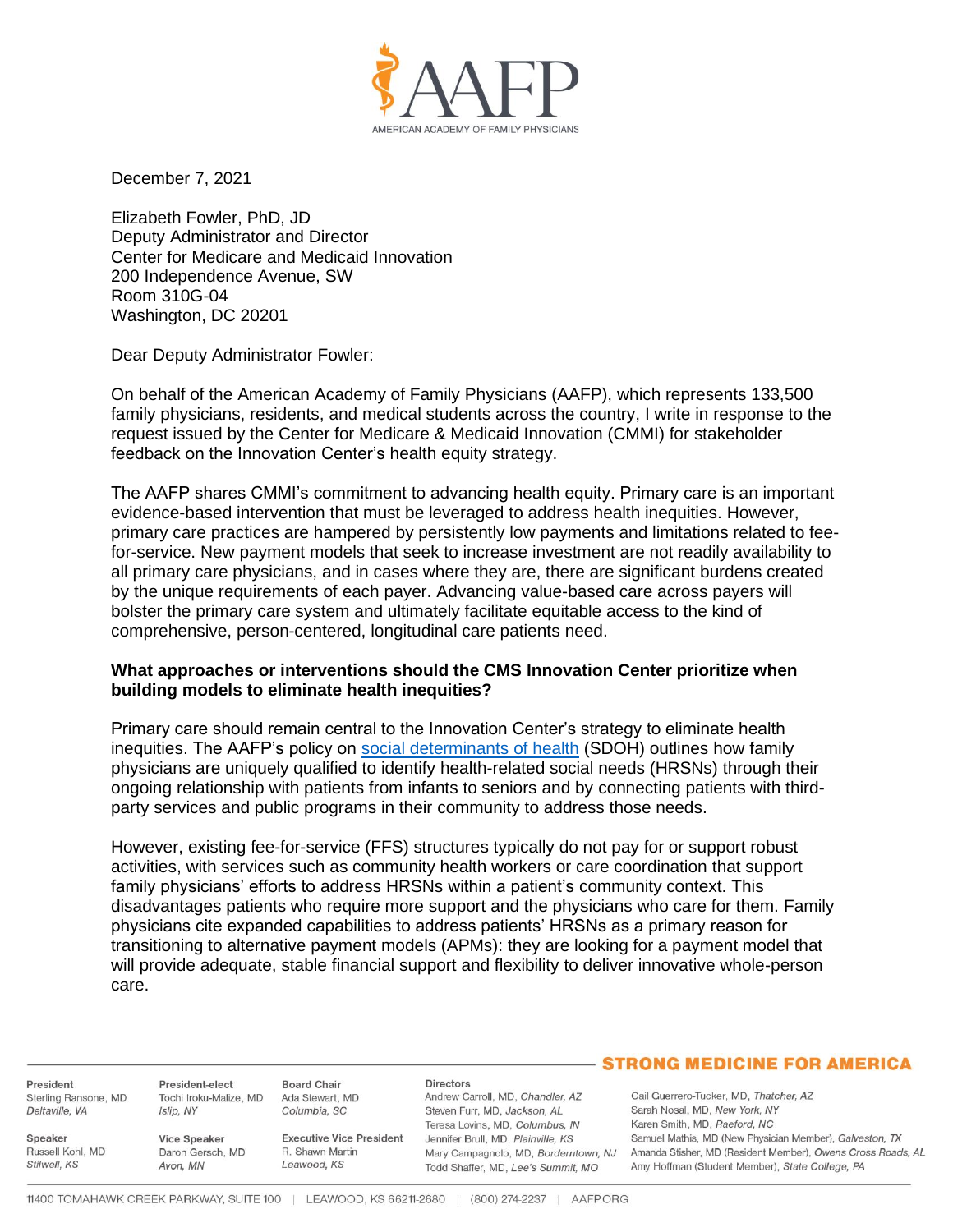CMMI Health Equity Round Table December 7, 2021 Page **2** of **5**

It is also important to note that even with the resources to properly assess and connect patients with identified needs using community health workers or care coordinators, family physicians cannot connect to resources that do not exist at the community level. As such, APMs need to be designed to adequately resource primary care physicians to comprehensively address patients' needs, inclusive of HRSNs, without inappropriately holding primary care physicians responsible for outcomes outside their control, such as the provision of resources that do not exist at the community level.

When designing primary care APMs, the AAFP believes payment should be prospective, include a comprehensive or global primary care payment, be robustly risk-adjusted to appropriately include patient-level clinical and social factors, and reflect physician or practice performance. This type of payment adequately supports and sustains comprehensive, longitudinal patientphysician relationships. It is widely agreed that fee-for-service payments have been both underfunded and insufficient in paying for important services. Given that primary care practices use new payment models to provide advanced services, it is reasonable for APMs to pay primary care physicians at a higher rate than provided in FFS. Additionally, person-centered prospective payments should be made within the context of a patient's regular source of primary care to avoid potential fragmentation, such as from third-party direct to consumer telehealth providers.

Not only is this payment infrastructure beneficial to practices intent on delivering holistic, personcentered care, it's essential to ensuring access to high quality, continuous primary care for patients. When primary care practices are supported by a predictable, prospective revenue stream that recognizes the full range of care needs, both clinical and social, patients have better outcomes, including fewer inequities in care, and primary care practices thrive.

Payment rates should be adjusted to ensure practices that care for high-risk patients are supported (and not penalized) for providing additional services that may be needed to facilitate addressing HRSNs, behavioral health concerns, or environmental factors. One approach, outlined in a recent Health Affairs [blog](https://www.healthaffairs.org/do/10.1377/hblog20210526.933567/full/) post, used by the AAFP in the Advanced Primary Care Alternative Payment Model (APC-APM), and recently added to the primary care portion CMMI's Maryland Total Cost of Care Model, is to use geographic indices of social risk such as the Robert Graham Center's (RGC) [social deprivation index](https://www.graham-center.org/rgc/maps-data-tools/sdi/social-deprivation-index.html) (SDI). The RGC SDI is a composite measure of area level deprivation based on seven demographic characteristics collected in the American Community Survey and used to quantify the socio-economic variation in health outcomes. While there are mechanisms to adjust payments, the larger outstanding question of what it costs to manage populations with increased social risks remains.

To date, many APMs have been focused on the Medicare population, with limited attention provided to Medicaid and safety net beneficiaries. Incorporating Medicaid and CHIP beneficiaries in APMs will facilitate equitable access to high-quality primary care and is an important step to advancing health equity. The AAFP is pleased that Administrator Brooks-LaSure and Deputy Administrator Tsai recently committed to increasing value-based care models and relationships in Medicaid. Aligning models across payers and embedding equity as a shared aim regardless of the patient population will foster physician participation and resource practices more efficiently to ensure all patients receive high quality, affordable, patient-centered care.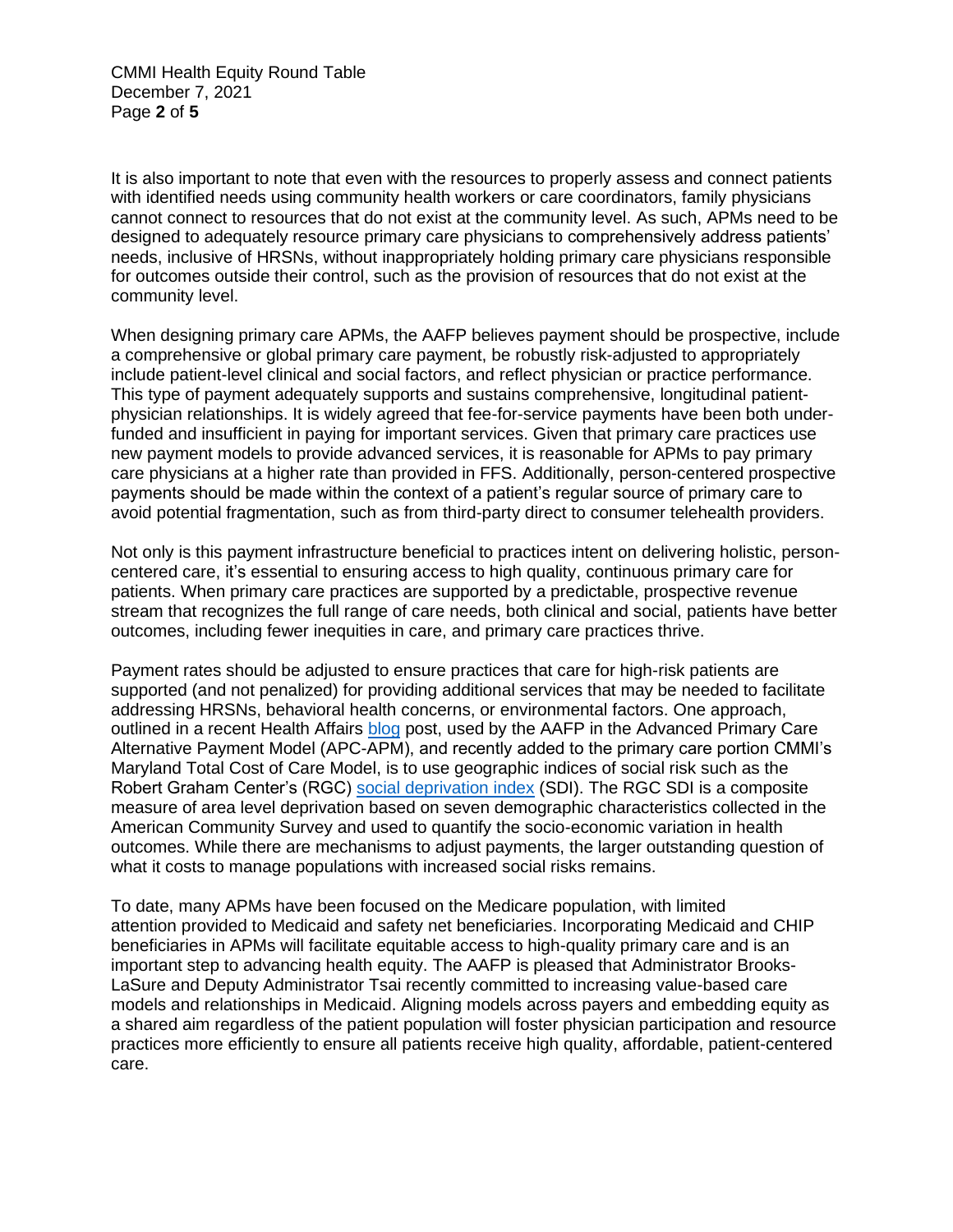CMMI Health Equity Round Table December 7, 2021 Page **3** of **5**

Additional opportunities to increase equitable access exist, including expansion of geographic testing of models and incentivizing patient participation. Current primary care models have been geographically limited in scope and repeatedly tested in the same regions. Since family medicine is uniquely qualified to care for patients of all ages in diverse settings nationwide, efforts should be made to expand where models are tested to increase equitable access and avoid further exacerbation of disparities.

Evidence clearly indicates that [removing cost-related barriers](https://www.kff.org/medicaid/issue-brief/the-effects-of-premiums-and-cost-sharing-on-low-income-populations-updated-review-of-research-findings/view/print/) to care facilitates equitable access to needed services. Models should be designed to remove patient barriers to access, such as waiving co-pays or co-insurance for primary care. Waived co-pays should be covered by the payer rather than being waived by the practice to avoid financially penalizing practices.

We also note that a robust [public health system](https://www.aafp.org/about/policies/all/integration-primary-care.html) that is integrated with primary care is needed to meaningfully advance health equity and address SDOH. While physicians and other clinicians, inclusive of all specialties, can assist in identifying and facilitate addressing HRSNs, they cannot and should not be held responsible for resolving community-level SDOH factors.

# **CMS is currently exploring options for expanding collection of self-reported demographic and social needs data. What could the CMS Innovation Center do to support collection of self-reported data? What are successful approaches for such collection?**

Primary care physicians are trusted partners in patients' health care experience. They are well suited to act as an important partner in the data collection process, however they should not be considered the sole source for collection of patients social needs and demographic data. To better foster collaboration in data collection, required data should be standardized to ensure the uniform collection of many types of health care data, including HRSNs and demographic characteristics, such as race, ethnicity, and preferred language (REL). Many [states](https://www.cthealth.org/latest-news/blog-posts/lets-get-rel-health-equity-data/) have taken steps to standardize collection of REL data, using legislative and regulatory processes to ensure appropriate collection and use of data to protect patient privacy. Additional efforts are needed to standardize the collection of other types of data that may be important for identifying health disparities and ensuring robust risk adjustment. Standardizing the data elements used for race, ethnicity, primary language, gender identity, sexual orientation, income status, and other characteristics will help ensure primary care teams can identify and facilitate addressing HRSNs. The AAFP encourages CMS to explore options for collecting this data at various touch points, not just when they seek care at a physician's office. For example, this data may also be collected at enrollment and shared with the patient's preferred source of primary care.

# **What are the most significant obstacles for safety net providers who want to participate in a CMS Innovation Center or another value-based, accountable care model, and how do you recommend the CMS Innovation Center help these providers overcome these obstacles?**

Some CMMI models penalize physicians if spending for their patients increases for reasons beyond the physician's control or if a physician cares for patients with complex needs. Most Innovation Center models base financial penalties and rewards on whether the total cost of care (TCOC) for a patient population is lower or higher than a historical average, not on the subset of costs the physician can control. Benchmarks in these models are typically calculated using historical spend, so any intervention that fills previously unmet care needs will inherently fail to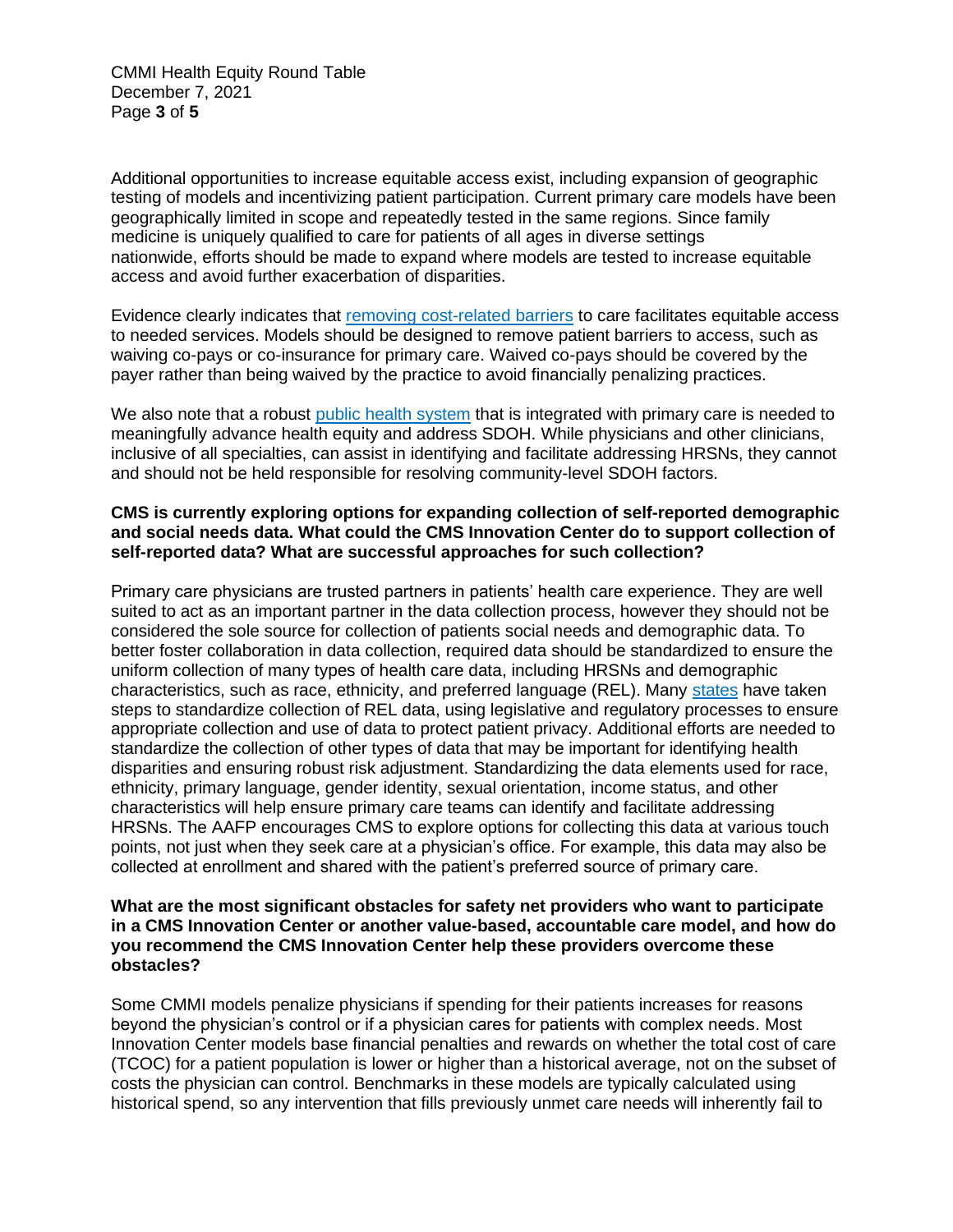CMMI Health Equity Round Table December 7, 2021 Page **4** of **5**

save money. Model design for safety net providers should include provisions to reward physicians for providing access to high-quality primary care and avoid unintended consequences that may hinder efforts to reduce health-related disparities.

In addition, payments in CMMI models are typically risk adjusted using CMS' Hierarchical Condition Category (HCC), which only adjusts for differences for certain conditions from a prior year, but not for acute conditions, newly diagnosed chronic conditions, or HRSNs. As a result, physicians serving low-income and other vulnerable patient populations with more clinical and HSRNs may have a higher TCOC than is expected based on their HCC score. Lower Medicaid payment rates also leave little room for savings to be actualized. As such, many physicians that care for a high proportion of low-income patients should have the option to participate in models that place more emphasis on improving patient outcomes and less emphasis on reducing TCOC and have more robust risk adjustment methodologies. CMMI models should be designed to ensure physicians are not penalized based on differences in the characteristics of their patients, as current model design does may not appropriately measure differences in the physicians' efficiency or quality.

To further ensure safety net practices are able to successfully transition to VBP, models must include on-ramps that include technical and financial assistance to provide support and build necessary infrastructure. CMMI should invest in technical assistance, shared learning collaboratives, and data infrastructure to support safety net providers in transitioning to APMs and do so in partnership with other payers, both Medicaid and commercial, as much as possible.

Finally, ongoing issues with model evaluation create barriers to widespread adoption of successful primary care models. Often improving access to primary care leads to increased costs at the onset, especially for the Medicaid population. Existing evaluation methodologies do not fully capture the benefits or savings associated with improving access to person-centered primary care. Often these benefits are realized or accrued over a number of years, particularly for interventions addressing HRSNs, long after the evaluation period for an APM has concluded. Model evaluations also do not capture savings across other government programs and agencies (e.g., Supplemental Nutrition Assistance Program, Temporary Assistance for Needy Families, Women, Infants, and Children), which may be particularly vital for capturing overall savings when low-income individuals have improved access to high-quality primary care. CMMI should work to address these issues to ensure successful primary care models can be scaled and adopted.

We appreciate the opportunity to provide these comments. We look forward to working closely with CMMI to advance the transition to value-based care and improve patients' access to comprehensive primary care. If you or the CMMI staff have any questions or the AAFP may be of further assistance, please contact Kate Freeman, Manager of Payment and Care Transformation, at [katef@aafp.org](mailto:katef@aafp.org) or (913) 906-6168.

Sincerely,